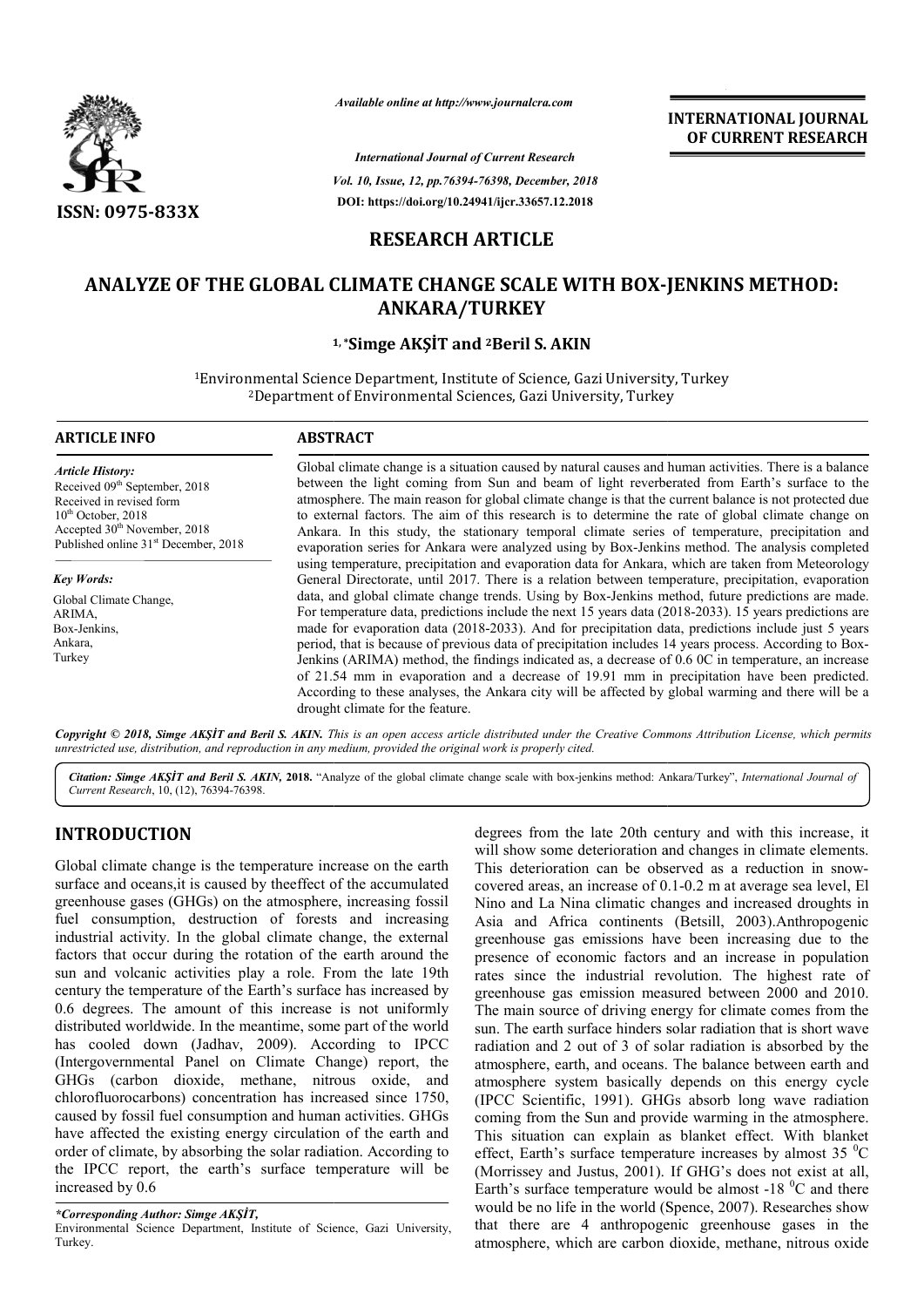and chlorofluorocarbons (Morrissey and Justus, 2001). One of the most important problems of the world is global climate change which is basically caused by human activities and GHGs. One of the most important gas is CO2 that is coming from fossil fuel consumption. Although CO2 is the most important gas but not the only one. There is also methane, nitrous oxide, and chlorofluorocarbons (Remuzgo 2017). Besides GHGs, there is also suns magnetic field and solar wind coming from electron and proton activities and shield of the sun which protects the sun from cosmic radiation. Sun's activities are changing with the time and this situation causes a weakening of the shield. Cosmic radiation amount has increased and causes global climate change (Batan (Batan, 2014). ch is basically caused by human activities and<br>of the most important gas is CO2 that is coming<br>fuel consumption. Although CO2 is the most<br>as but not the only one. There is also methane,<br>e, and chlorofluorocarbons (Remuzgo

According to Milutin Milankovitch, who is the Serbian astronomer and geophysicist, every 100000 years there is a stretch in the Earth's orbit passes from the circle to the ecliptic shape, and every 41000 years there is a 3-degree difference in Earth's slope. This situation explains as Milankovitch theory. Milankovitch theory has affected the world's order of climate (Levy, 2011). IPCC 5th Assessment Report (AR5) includes the observed climate change and the reasons for this change, the risks to the future, the policies to adapt to this situation and policies to reduce climate change rate. The highest level of the world history has been achieved in anthropogenic greenhouse gas emissions. If the emission rates continue to be the same amount, tragic damage will occur to the ecosystem and human existence and this situation will be irreversible. According to all scenarios that have been tried, the constant and long-term heat wave will occur, oceans temperature will increase and sea level will increase. According to the AR5, it is possible to decrease 2 0C temperature compared to the pre-industrial revolution era. For this, in the short-term, it is necessary to limit the emission rate and for the long-term, it is necessary to decrease the emission rate to zero (Zengin, 2015). every 41000 years there is a 3-degree difference in<br>pe. This situation explains as Milankovitch theory.<br>ch theory has affected the world's order of climate<br>1). IPCC 5th Assessment Report (AR5) includes the<br>limate change an

#### **Purpose**

The aim of this research is to determine the rate of global climate change on Ankara. The rate of global climate change and its effects on the area is important. Therefore, the temperature, precipitation and evaporation changes in trends, correlations and reveal the future projections of climate in the region is necessary for the detection of climate oscillations. Making similar studies across the country will play a role in determining the rate of climate change.

## **MATERIALS AND METHODS**

Time series analysis is based on the assumption that the values of a data file represent consecutive measurements taken at equally spaced time intervals. Time series analysis method is a stochastic process. In the method of Box-Jenkins time series has only one variable data. Time series forecasting based on the series' present and past data. For the time series forecasting, there are multiple methods. One of these methods is the Box-Jenkins method. Explain the margin of error obtained by using previous period data on the linear create a valuation for the future data. The method is using as ARIMA method (Özer and İlkdoğan, 2013). ocess. In the method of Box-Jenkins time series<br>
be variable data. Time series forecasting based on<br>
present and past data. For the time series<br>
here are multiple methods. One of these methods<br>
Jenkins method. Explain the

#### **Study area**

Ankara is the capital of the Turkish Republic. Ankara is located in 39<sup>0</sup>55'38'' N 32<sup>0</sup>51'19" E / 39.92725<sup>0</sup>Latitude and  $32.85521^0$ Longitude. Ankara is the second crowded city in Turkey.



**Figure 1. The map of Ankara/Turkey Ankara/Turkey**



**Figure 2. The detailed map of Ankara province**

#### **The ARIMA Model**

In an autoregressive integrated moving average model, the forecasting data is assumed as a linear function and the In an autoregressive integrated moving average model, the forecasting data is assumed as a linear function and the previous data has random error values (Zhang, 2003). Screening methods for non-stationary features in time series are trend analysis and seasonal effects. Initially, the series is converted to a static series using time and delay functions. The time series is recovered from the effect of seasonality and trend, by using differential (Commandeur and Koopman, 2007). Many of the empirical time series behave as if they had 2007). Many of the empirical time series behave as if they had no fixed average value. Even so, a part of the series still acts like all the remaining parts to provide homogeneity. To like all the remaining parts to provide homogeneity. To describe this kind of homogeneous non-stationary time series, assumptions are made on the stationary differences in some assumptions are made on the stationary differences in some<br>parts of the time series (Box, Jenkins, Reinsel, and Ljung, 2015). stationary features in time series<br>nal effects. Initially, the series is<br>sing time and delay functions. The<br>om the effect of seasonality and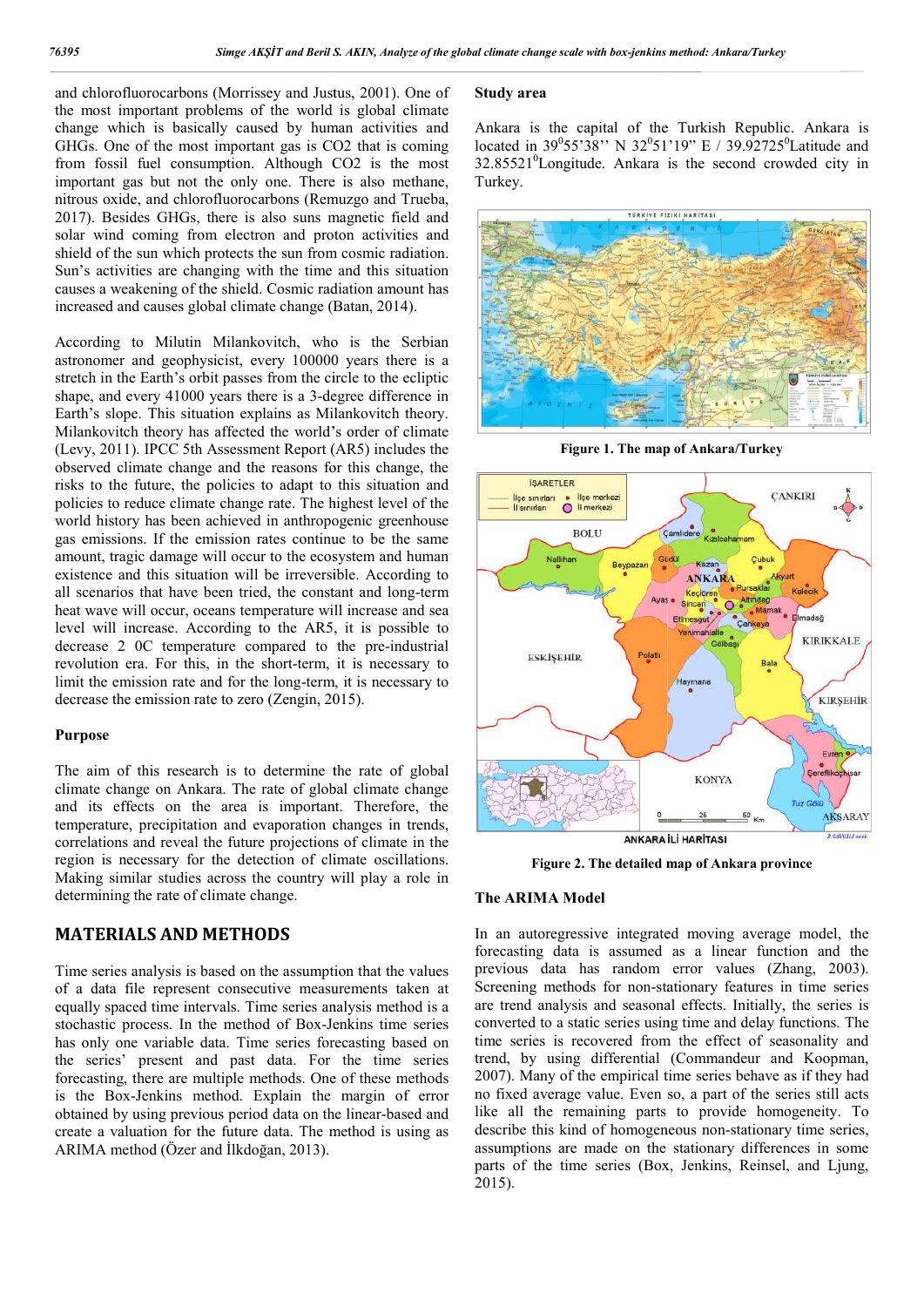AR (p) model

$$
y_t - \emptyset_1 y_{t-1} - \emptyset_2 y_{t-2} - \dots - \emptyset_p y_{t-p} - \delta = \varepsilon_t
$$

In this formula,  $y_t$  values are previous observations and y values are actual data  $\varepsilon_t$  is a random error at time period t and  $\phi_i$  (i=1,2, 3, ..., p) are model parameters and p is an integer. MA(q) model

$$
Y_t = \varepsilon_t - \theta_1 \varepsilon_{t-1} - \theta_2 \varepsilon_{t-2} - \dots - \theta_p
$$

In this formula,  $\varepsilon_t$  values are previous actual data and  $\theta_i$  (I=1, 2, 3, …, p) values are model parameters(Kırçil, 2013).

For the non-stationary linear model, AR and MA models can be merged and the model is basically called as ARMA model. If this formula repeated d times, model called as ARIMA (p, d, q). the p-value is autoregressive parameter and q is moving average parameter and d is the differential of series. That is the process that generates this time series has the form as,

$$
w_t = \emptyset_1 w_{t-1} + \emptyset_2 w_{t-2} + \dots + \emptyset_p w_{t-p} + \varepsilon_t - \theta_1 \varepsilon_{t-1}
$$
  
-  $\theta_2 \varepsilon_{t-2} - \dots - \theta_q \varepsilon_{t-q}$ 

(Commandeur and Koopman, 2007).

If q value equals to 0 then, series will be an AR model. If the p-value is equal to 0 then, series will be a MA model. ARIMA model has built on the order of (p, q) values (Zhang, 2003).

The modeling process of ARIMA has 4 steps,

- Step 1: If the time series data is non-stationary then, it should be converted to a stationary state. And after the transformation step, if the autocorrelation function of time series still not stationary then changes should be made.
- Step 2: After step 1, the autocorrelation function (ACF) and the partial autocorrelation function (PACF) of  $W_t$ series scrutinize and the parameters of  $ARMA(p, q)$ are determined. At this point, this process is subjective and the data is not concrete. There is no single way to do that and this identification step is relative.
- Step 3: Non-certain ARIMA models calculated by using conditional least squares and maximum likelihood.
- Step 4: The chosen model of ARIMA can be tested by analyzing the residuals. If the residuals are in acceptable range then the model is appropriate, or else we repeat all these steps from the beginning (Nairu and Olanrewaju, 2015).

## **FINDINGS AND ANALYSES**

The research data, which are temperature, precipitation and evaporation amount of Ankara between 1975-2017, has been taken from Ankara Meteorology General Directorate. Box-Jenkins method was used to analyze the data and Minitab 17 was used during the analyzing.

## **Annual Average Temperature (<sup>0</sup> C)**

Average temperature data has been taken from Meteorology General Directorate and the data includes the years between 1975-2017. According to these data, analyzing has made and a graphic has drawn using by Minitab 17. The maximum annual temperature was measured as  $14.6\degree$ C in 2010 and the minimum annual average temperature was measured as  $10.2^{\circ}$ C in 1992. The annual trend is determined in the temperature series. Autocorrelation and correlation analysis (Figure 1 and Figure 2) were performed onstationary series. In the graphic of the autocorrelation function, minimum and maximum values are in the limited range, which means this graph is reliable. This time series is stationary so the value of d=0. For making a forecast projection, data was used and a forecast graph was drawn using by Box-Jenkins method, the forecast projection includes next 15 years period (Figure 3).



**Figure 1.The autocorrelation function for Temperature**



**Figure 2. Partial Autocorrelation function for Temperature**



**Figure 3. ARIMA graphic for Temperature**

According to this scenario, the minimum annual temperature measured as  $12 \text{ °C}$  and the maximum annual temperature degree measured as  $14\text{ }^0C$ . In this scenario, according to average data, the temperature will decrease by almost 0.6 degrees.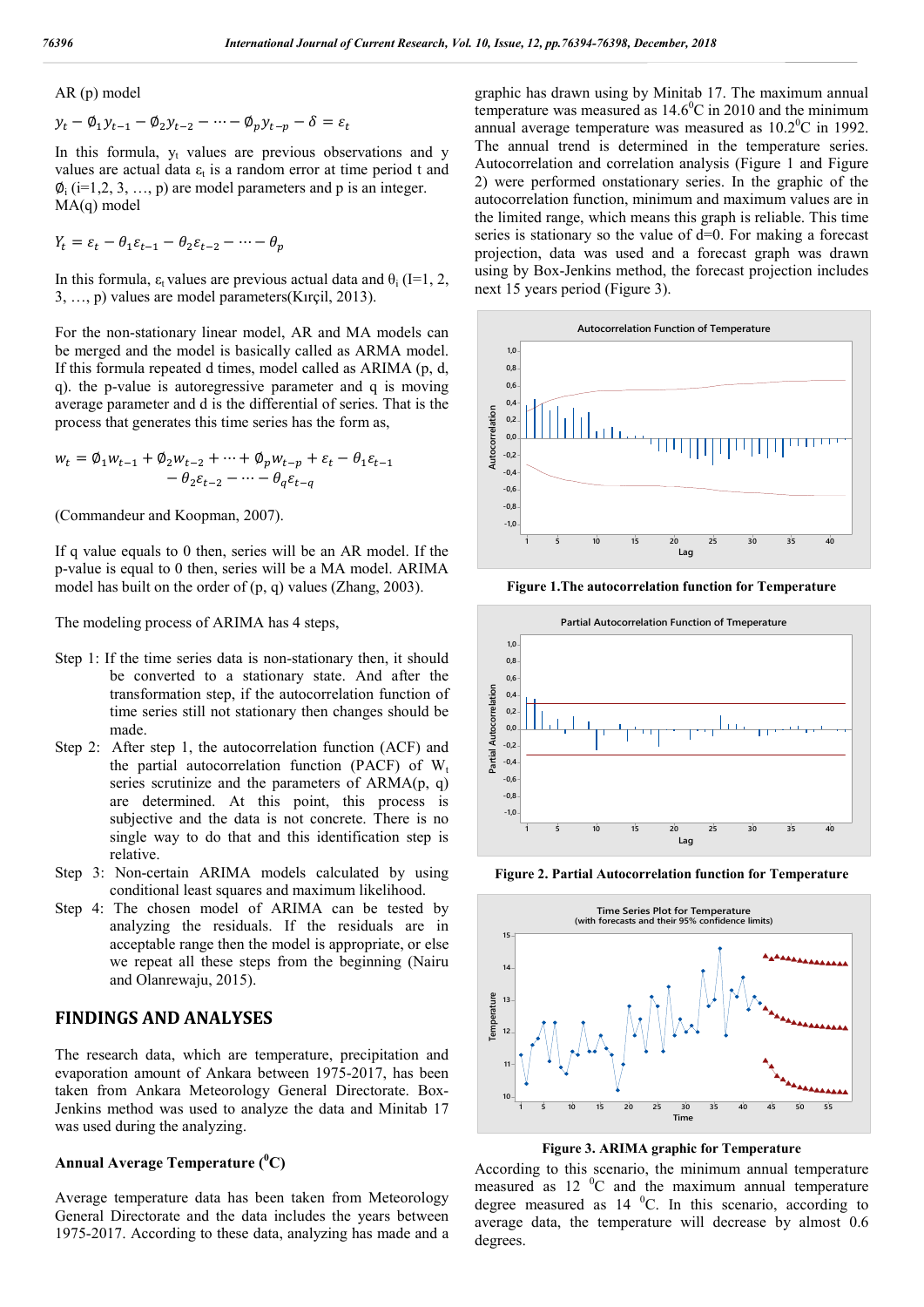#### **Annual Evaporation Data (mm)**

Annual evaporation data has been taken from Meteorology General Directorate and the data includes the years between 1975-2017. According to these data, analyzing has made and a graphic has drawn using by Minitab 17. The maximum annual evaporation was measured as 1526.9 in 1994 and the minimum annual average evaporation was measured as 904.3 mm in 1982. The annual trend is determined in the evaporation series. Autocorrelation and correlation analysis (Figure 4 and Figure 5) were performed on stationary series. In the graphic of the autocorrelation function, minimum and maximum values are in the limited range, which means this graph is reliable. This time series is stationary so the value of d=0. For making a forecast projection, data was used and a forecast graph was drawn using by Box-Jenkins method, the forecast projection includes next 15 years period (Figure 3).







**Figure 5. Partial Autocorrelation function for evaporation**



**Figure 6. ARIMA forecast graph for evaporation**

According to this scenario, the forecast shows that the minimum annual evaporation measured as 860 mm and the maximum annual evaporation measured as 1422 mm. In this scenario, according to average data, the evaporation will increase almost 21.54 mm (Figure 6).

## **Annual Total Precipitation (mm=kg/m2 )**

Annual precipitation data has been taken from Meteorology General Directorate and the data includes the years between 2004-2017. This period is too short then this is not a reliable database. According to these data, analyzing has made and a graphic has drawn using by Minitab 17. The maximum annual precipitation value was measured as  $216 \text{ kg/m}^2$  in 2007 and the minimum annual average precipitation was measured as 508.1  $kg/m<sup>2</sup>$  in 2014. The annual trend is determined in the precipitation series. Autocorrelation and correlation analysis (Figure 7 and Figure 8) were performed on stationary series. In the graphic of the autocorrelation function, minimum and maximum values are in the limited range, which means this graph is reliable. This time series is stationary so the value of d=0. For making a forecast projection, data was used and a forecast graph was drawn using by Box-Jenkins method, the forecast projection includes the next 5 years period (Figure 9).



**Figure 7. Autocorrelation function for precipitation**



**Figure 8. Partial autocorrelation function for precipitation**

The low rate of reliability has been seen because of the data are included short term range. For this reason, the forecast is limited and includes 5 years. According to this scenario, the forecast shows that the minimum annual precipitation measured as 99 mm and the maximum annual precipitation